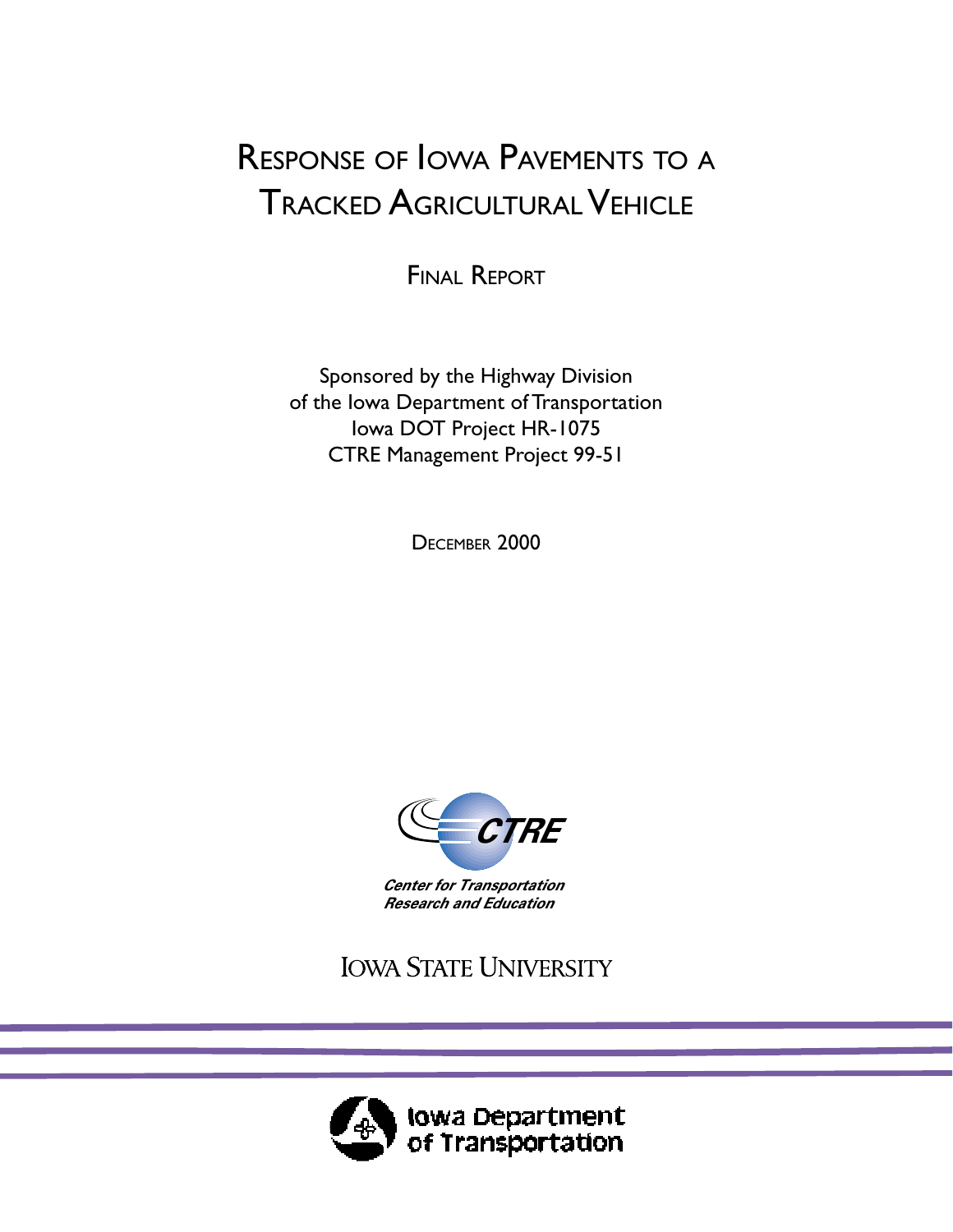The opinions, findings, and conclusions expressed in this publication are those of the authors and not necessarily those of the Iowa Department of Transportation.

CTRE's mission is to develop and implement innovative methods, materials, and technologies for improving transportation efficiency, safety, and reliability, while improving the learning environment of students, faculty, and staff in transportation-related fields.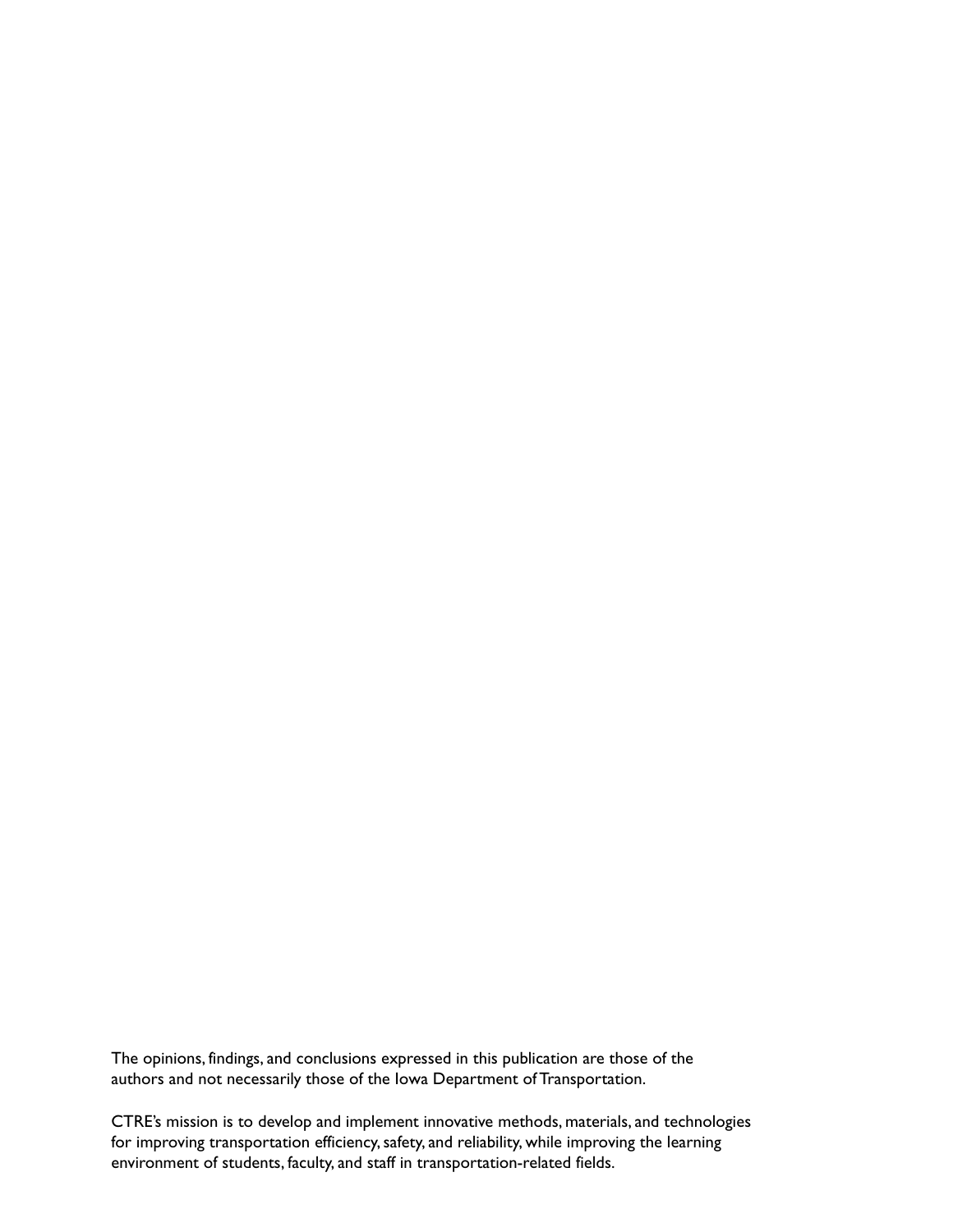## **RESPONSE OF IOWA PAVEMENTS TO A TRACKED AGRICULTURAL VEHICLE**

## **FINAL REPORT**

### **Principal Investigator**

Fouad Fanous Professor of Civil and Construction Engineering Iowa State University

### **Co-Principal Investigator**

Brian Coree Assistant Professor of Civil and Construction Engineering Iowa State University

#### **Co-Principal Investigator**

Doug Wood Manager, Engineering Research Lab Iowa State University

Sponsored by the Highway Division of the Iowa Department of Transportation Iowa DOT Project HR-1075

Preparation of this report was financed in part through funds provided by the Iowa Department of Transportation through its research management agreement with the Center for Transportation Research and Education, CTRE Management Project 99-51.

**December 2000**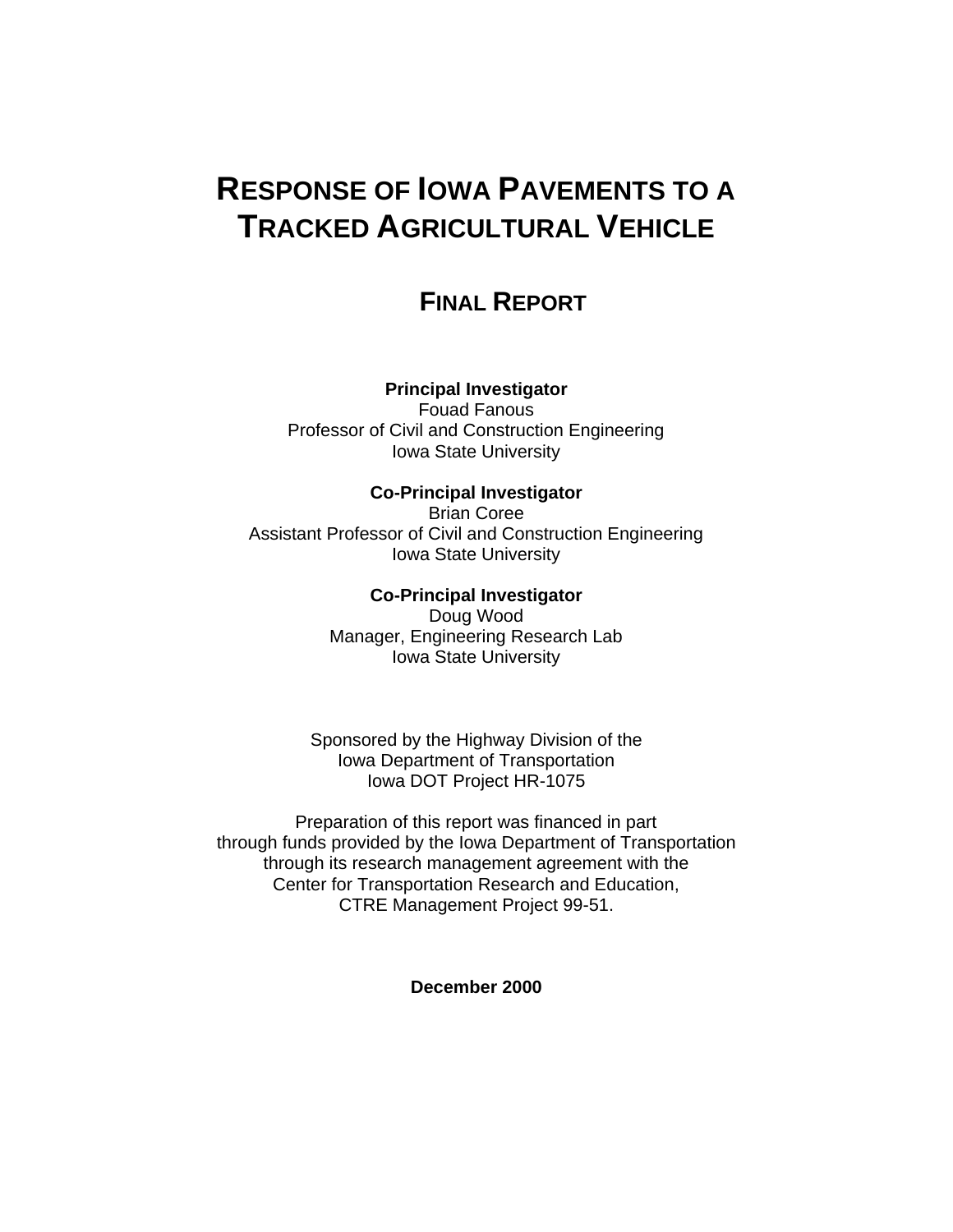## **TABLE OF CONTENTS**

| 2 FIELD TESTING AND ANALYSIS OF JONES COUNTY PCC PAVEMENT  1             |  |
|--------------------------------------------------------------------------|--|
|                                                                          |  |
|                                                                          |  |
|                                                                          |  |
|                                                                          |  |
|                                                                          |  |
|                                                                          |  |
|                                                                          |  |
|                                                                          |  |
|                                                                          |  |
|                                                                          |  |
| 3.4 Effect of Soil Subgrade Reaction: Fall Season Analysis Using ANSYS 6 |  |
|                                                                          |  |
| 4 FIELD TESTING AND ANALYSIS OF SIOUX COUNTY ACC PAVEMENT 7              |  |
|                                                                          |  |
|                                                                          |  |
|                                                                          |  |
|                                                                          |  |
|                                                                          |  |
|                                                                          |  |
|                                                                          |  |
|                                                                          |  |
|                                                                          |  |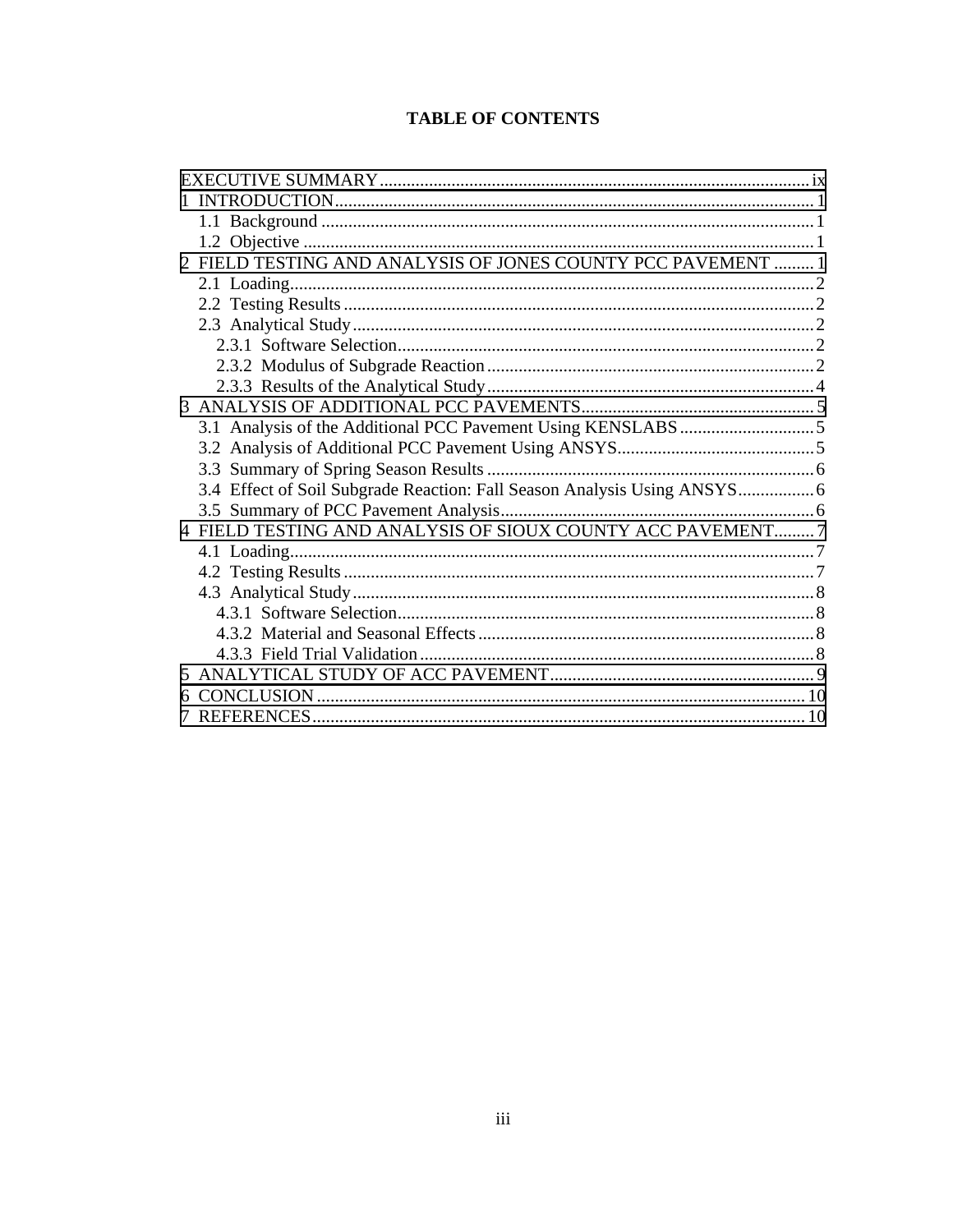## **LIST OF FIGURES**

| FIGURE 2 Typical configurations for single-axle semi-truck, axle weight of 20,000 pounds.  3 |  |
|----------------------------------------------------------------------------------------------|--|
| FIGURE 3 Configurations of the tracked loads used in testing the pavements3                  |  |
| FIGURE 4 Field-test strain data for the PCC pavement under tracked vehicle, cart weight of   |  |
|                                                                                              |  |
| FIGURE 5 Field test strain data for the ACC pavement under tracked vehicle, cart weight of   |  |
|                                                                                              |  |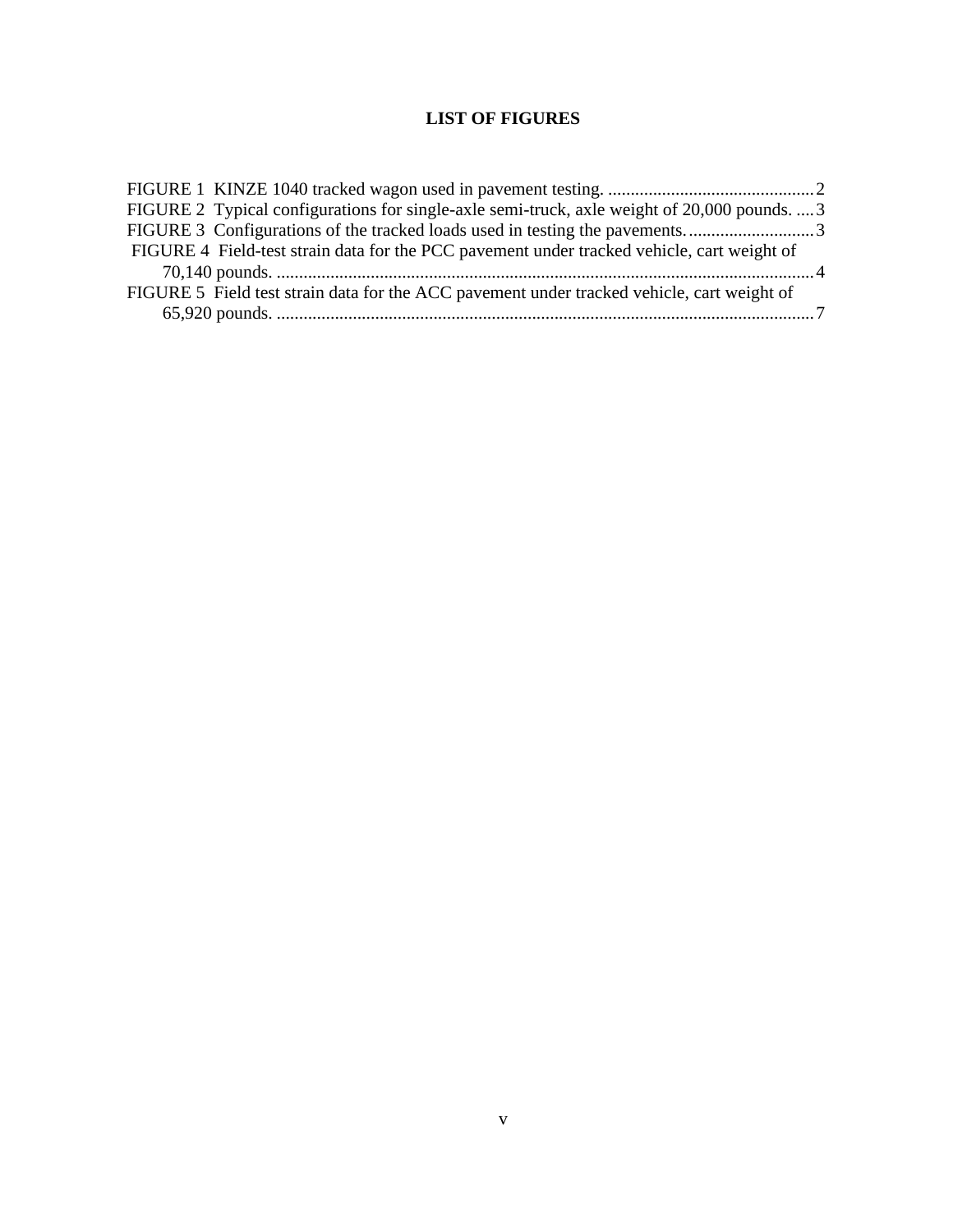## **LIST OF TABLES**

| TABLE 1 Summary of Calculated and Measured Longitudinal Strains in the E-29 PCC         |  |
|-----------------------------------------------------------------------------------------|--|
|                                                                                         |  |
| TABLE 2 Maximum Stresses in PCC Pavements with Different Thickness: KENSLABS Results    |  |
|                                                                                         |  |
| TABLE 3 Maximum Stresses in PCC Pavements with Different Thickness: ANSYS Results       |  |
|                                                                                         |  |
| TABLE 4 Maximum Stresses in PCC Pavements with Different Thickness: ANSYS Results Fall  |  |
|                                                                                         |  |
| TABLE 5 Measured Strains in the ACC Pavement under the Different Loading Configuration8 |  |
|                                                                                         |  |
|                                                                                         |  |
| TABLE 8 Effect of Seasonal Conditions on ACC Pavement Capacity under Different          |  |
|                                                                                         |  |
|                                                                                         |  |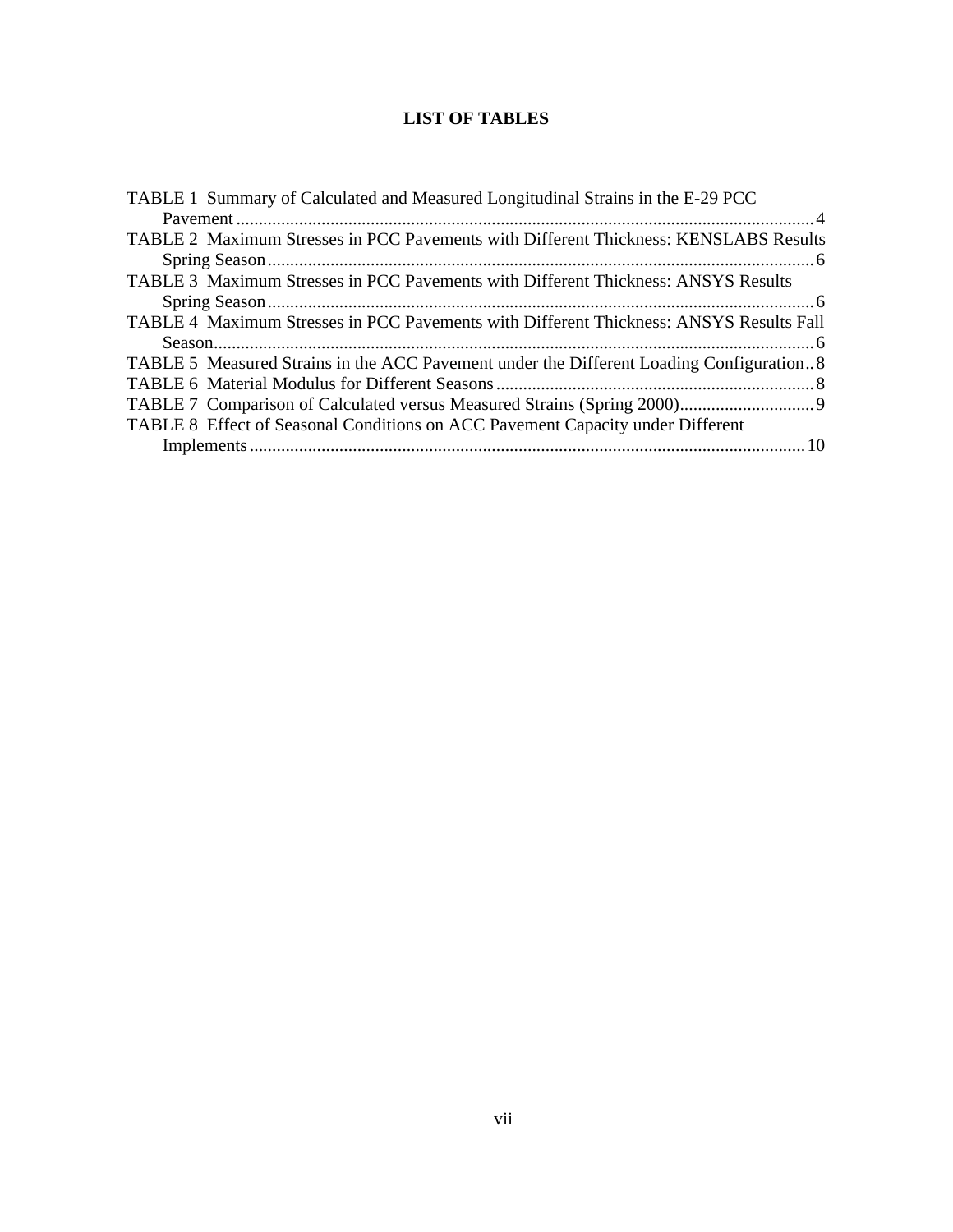#### <span id="page-6-0"></span>**EXECUTIVE SUMMARY**

The overall objective of the work summarized in this report and in the interim report was to study the effects of targeted implement-of-husbandry loads. This report is to complement phase I of this work, which was summarized in the interim report, entitled *Response of Iowa Pavements to Heavy Agricultural Loads* (December 1999). The response of newly constructed portland cement concrete (PCC) and asphalt cement concrete (ACC) pavements under semitruck, single-axle single-tire grain wagon, single-axle dual-tire grain wagon, tandem and tridem honey wagons were summarized in the interim report. Phase II of this project, presented herein, was to complete the study in terms of how tracked agricultural vehicles relate to the reference 20,000-pound single-axle semi-truck. In this report the response of these two pavements under a tracked grain wagon is documented.

The analysis results illustrate that during the spring season, because of the larger trackpavement contact area, the load associated with the tracked wagon required to induce the same stress in the ACC and PCC pavements was significantly higher than that of a 20,000-pound single-axle dual-tire semi. For example, for a 36-inch wide and 116-inch long track-pavement contact area, analysis showed that an axle load of 82,000 pounds induced stress in the ACC pavement equal to that induced by a 20,000-pound reference semi. A tracked wagon loaded to the maximum-allowable gross vehicle load of 96,000 pounds induces a stress less than that induced by the single-axle dual-tire semi on PCC pavement.

The limited field test and analytical results demonstrated a similar response of the two newly constructed PCC and ACC pavements under tracked wagons. These vehicles induced lower stress and strain values in both types of pavements when compared to other loads. Therefore, one may conclude that these types of vehicles are more efficient in distributing their loads than are other types of vehicles of husbandry. However, in the authors' opinion, the roughness of the pavement surfaces, rutting, fatigue cracking, and other distress factors that could affect the performance of the pavements need to be investigated. This is necessary because the work summarized herein and in the interim report was limited to testing and analyzing two newly constructed pavements.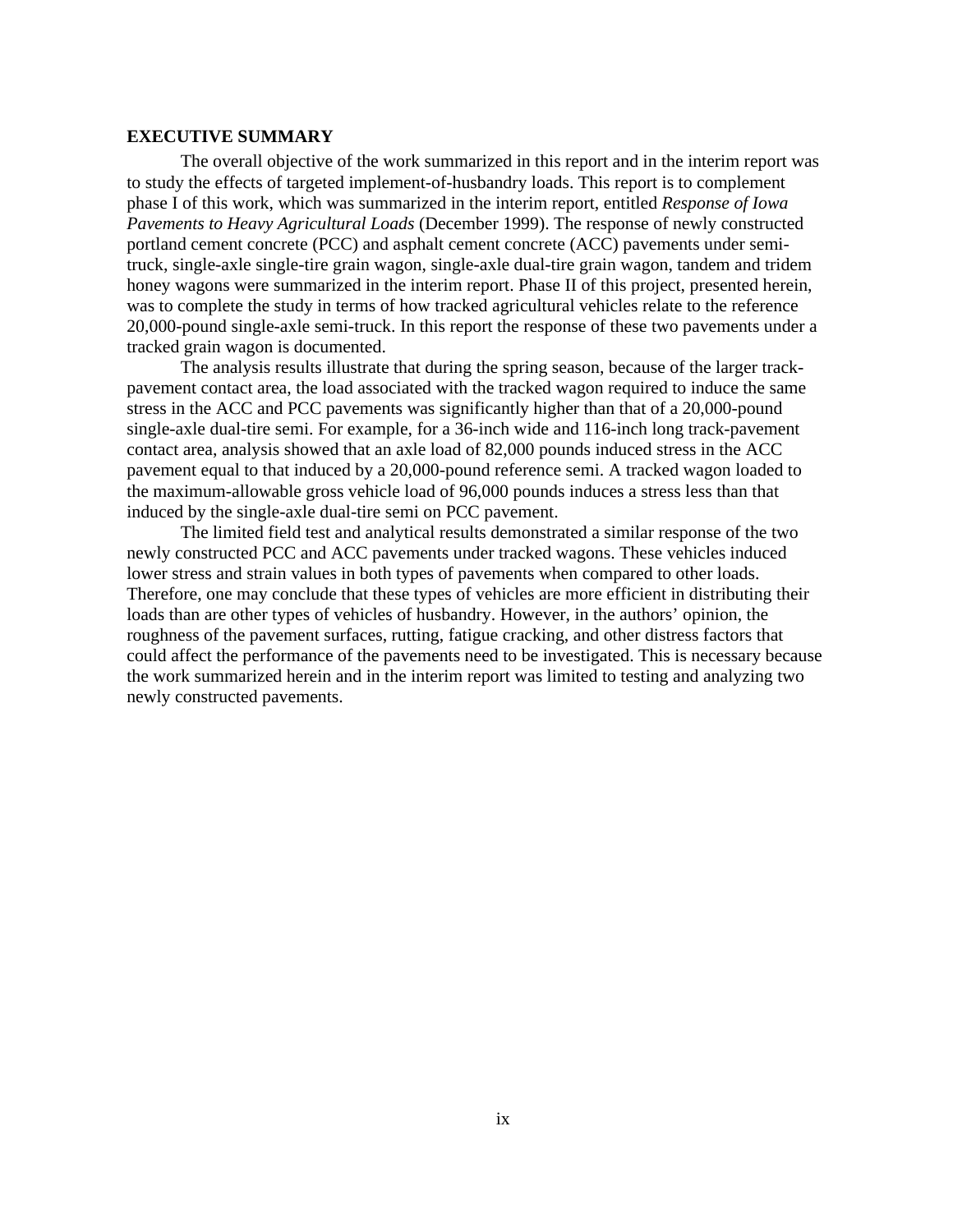#### <span id="page-7-0"></span>**1 INTRODUCTION**

#### **1.1 Background**

With House File 651, in 1999 the Iowa General Assembly initiated a phased program of weight restrictions for implements of husbandry. First, effective July 1, 1999, all implements of husbandry must comply with weight restrictions posted on bridges. Second, targeted implements of husbandry (fence-line feeders, grain carts, and tank wagons) manufactured on or after July 1, 2001, must be within 20 percent of commercial-vehicle axle-weight restrictions to travel legally on Iowa's roadways. Finally, all targeted implements of husbandry must be within 20 percent of commercial vehicle axle weight restrictions by July 1, 2005.

House File 2368 of March 2000 amended the previous 20 percent allowance to a seasonal load limit. The amendment stated that single-axle loads on fence-line feeders, tank wagons, and grain carts shall not exceed 24,000 pounds from February 1 through May 31 or 28,000 pounds from June 1 through January 31, provided that the maximum gross vehicle weight does not exceed 96,000 pounds. House File 2368 also instructed the Iowa Department of Transportation (Iowa DOT) to conduct a further study investigating the effects of tracked vehicles.

The phase-in schedule for compliance of vehicles of husbandry with axle-weight restrictions gives the legislature time to more carefully study axle-weight issues. To help the legislature in its task, this study was conducted to investigate the effects of variously configured grain carts, tank wagons, and tracked wagons on Iowa's roadways. Also examined were the possible mitigating effects of flotation tires and tracks on the transfer of axle weights to the roadway.

#### **1.2 Objective**

The overall objective of this study is to determine the effects of the previously listed implements of husbandry on Iowa's paved county roadways. A full study to determine the relative damaging power of different vehicle configurations on a wide array of pavement structures would require several years. Such a study should consider the seasonal variations in the material of the supporting soil properties, the dynamic characteristics of an implement, roughness of the pavement surface, nonlinear nature of pavement and soil materials, and the uncertainty associated with these variables. Such a full study was clearly impossible to accomplish given the time constraints of this study. Therefore, the work presented herein serves to provide only preliminary results based on limited experimental and analytical work under pseudo-static loading, that is, crawling moving loads.

In this report, the response of a newly constructed PCC pavement and a newly constructed ACC pavement under tracked grain wagons is summarized. The responses of these two pavements under semi-truck and other types of husbandry loads were summarized in the interim report (*1*). That report was submitted to the Highway Division of the Iowa Department of Transportation in December 1999.

#### **2 FIELD TESTING AND ANALYSIS OF JONES COUNTY PCC PAVEMENT**

The ACC pavement on county road K-52 in Sioux County, Iowa, and the PCC pavement on E-29 in Jones County, Iowa, used in phase I of this study (*1*) were also used to complete the objective of phase II. For information regarding the instrumentation used in conjunction with the test and analytical modeling, the reader is referred to Fanous, Coree, and Wood (*1*).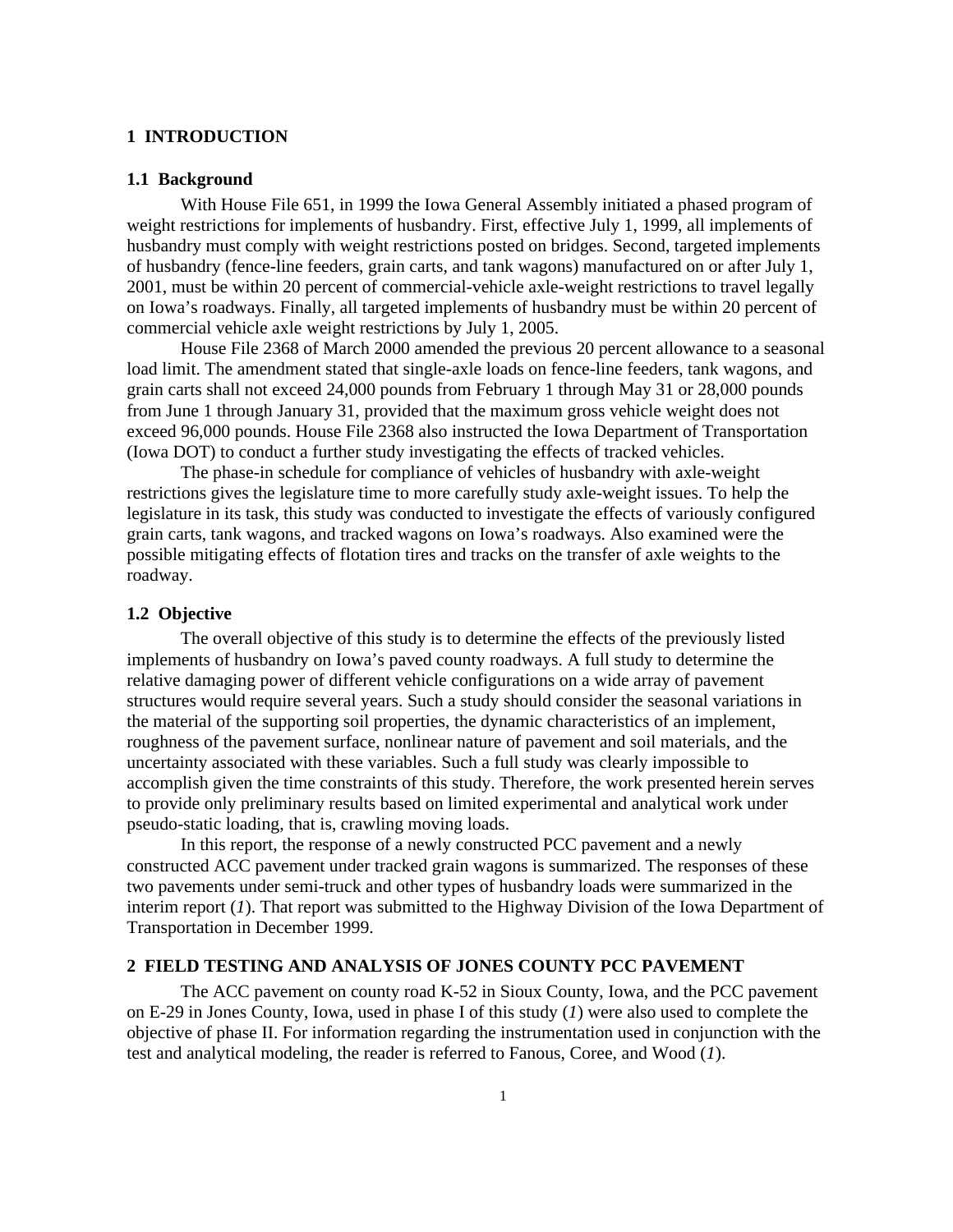#### **2.1 Loading**

The PCC pavement on highway E-29 in Jones County was tested under a KINZE 1040 tracked grain wagon. The dimension of the track-pavement contact area is 36 inches by 116 inches. The wagon was loaded by 70,140 pounds. A photo of the loading used during testing both the PCC and ACC pavements is illustrated in Figure 1. The distances between the tires and the contact areas of the semi-truck and the tracked vehicle are illustrated in Figures 2 and 3, respectively.



**FIGURE 1 KINZE 1040 tracked wagon used in pavement testing.**

#### **2.2 Testing Results**

The pavement was tested at least twice under each loading at crawling speed. Data collections of the strains induced in the pavement started a few seconds before and continued a few seconds after each vehicle passed over the instrumented 15-foot by 22-foot slab. These results were recorded for all locations of the strain gages shown in Figure 1 of the interim report (*1*). Figure 4 of this report shows the typical time-strain relationships as the vehicle was traveling along the pavement.

#### **2.3 Analytical Study**

#### *2.3.1 Software Selection*

The software KENSALBS, developed by Huang (*2*), and ANSYS (*3*) were used to analyze the PCC pavement under the tracked vehicle and the reference semi loading. These two programs were used for the reasons summarized in the interim report (*1*).

#### *2.3.2 Modulus of Subgrade Reaction*

The modulus of subgrade reaction used in this study was 230 pounds per square inch (psi)/inch. This was obtained from the field test conducted by Iowa DOT personnel in summer of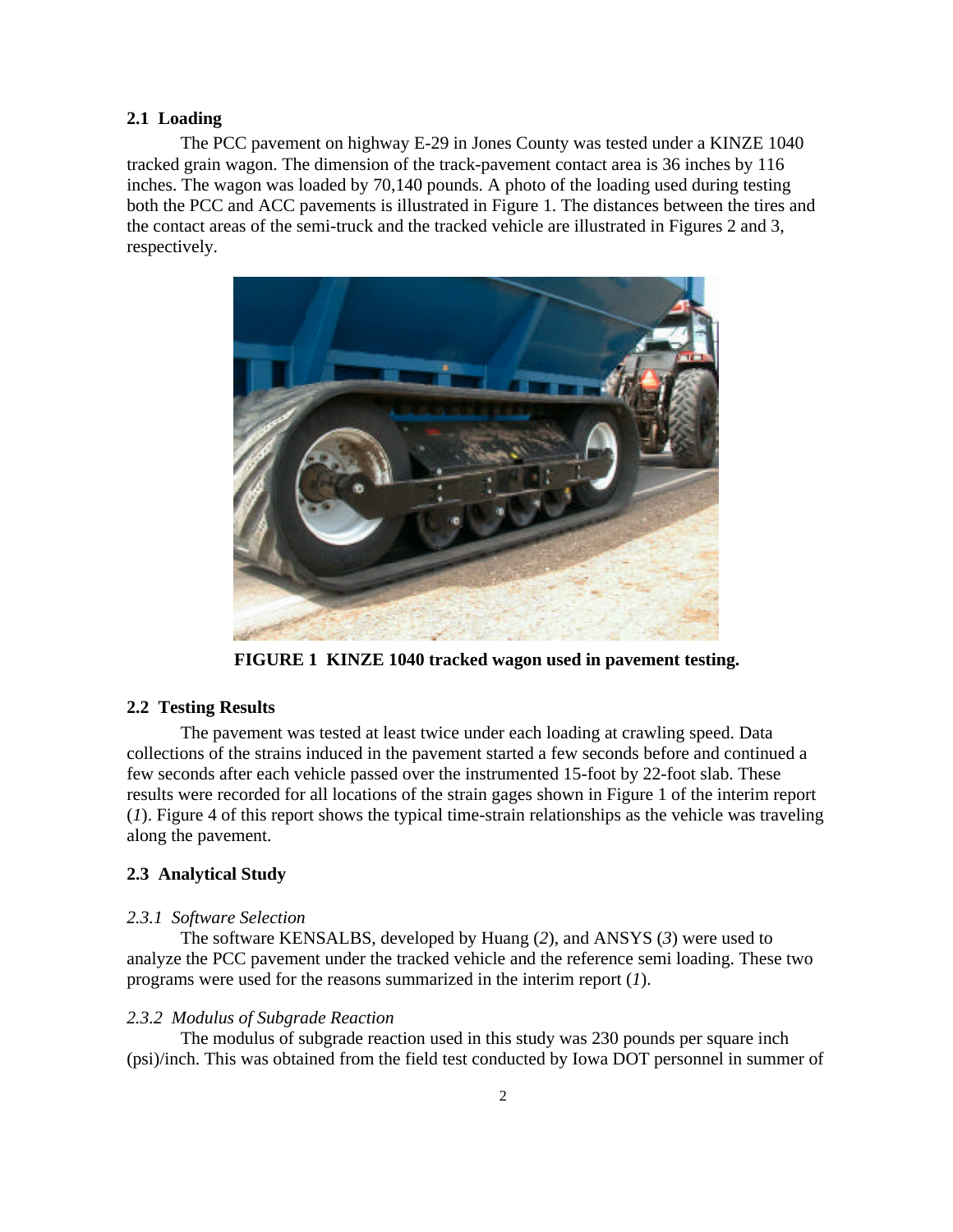1999 using several soil samples obtained from E-29 in Jones County. However, modified values need to be used when analyzing the PCC pavement under different seasonal conditions. This is necessary to account for the differences in the soil properties from one season to another. In this work, the subgrade reaction for the spring season was assumed to be 115 psi/inch. This was assumed because the moisture sensor beneath the slab indicated a moisture value of 22 percent, which is very close to saturated conditions.



**FIGURE 2 Typical configurations for single-axle semi-truck, axle weight of 20,000 pounds.**



**FIGURE 3 Configurations of the tracked loads used in testing the pavements.**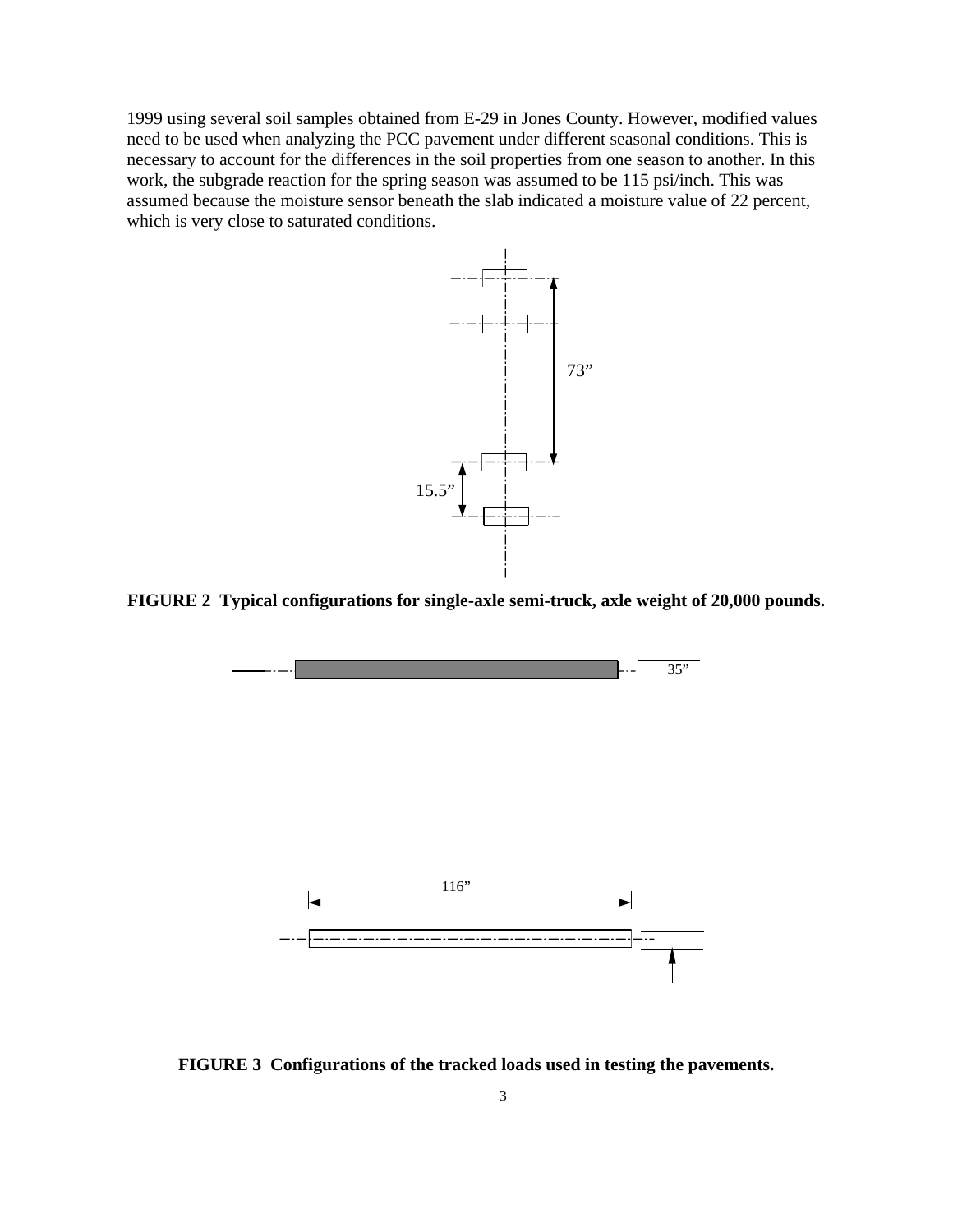

#### **FIGURE 4 Field-test strain data for the PCC pavement under tracked vehicle, cart weight of 70,140 pounds.**

#### *2.3.3 Results of the Analytical Study*

The maximum measured strain and the maximum strain obtained from the finite element results caused by each load are summarized in Table 1. As can be noticed, there are slight discrepancies between the measured and the calculated strains. These differences can be attributed to the location of the tire loads with respect to the location of the strain gage, the unknown exact values of the modulus subgrade reaction, the constructed thickness of the pavement and the actual compressive strength, and the concrete modulus of elasticity.

**TABLE 1 Summary of Calculated and Measured Longitudinal Strains in the E-29 PCC Pavement**

| Load Configuration       | Calculated    | Measured                     | Ratio of               | Ratio of             |
|--------------------------|---------------|------------------------------|------------------------|----------------------|
|                          | Strain        | <b>Strain</b>                | Calculated Strain/     | Calculated Strain/   |
|                          | $(\mu \odot)$ | $(\mu \widehat{\mathbb{Z}})$ | <b>Measured Strain</b> | <b>Measured Semi</b> |
|                          |               |                              |                        | Strain               |
| Semi, 17,000 lb/axle     | 26            | $31*$                        | 0.82                   | 1.00                 |
| Tracked wagon, 70,140 lb | 26            | 24                           | 1.08                   | 0.77                 |

\*Obtained from the interim report (*1*). Note that the result in the interim report was doubled because of a calibration error that was discovered after publishing the interim report. Furthermore, the result here was adjusted to account for the effect of soil subgrade reaction since the PCC pavement was not tested under a semi load in the spring season.

As can be seen in Table 1, the calculated and the measured strains are in close agreement. In other words, the finite-element model and the field data revealed similar behavior of the PCC pavement under both loads. Notice that the tabulated results for the semi load correspond to a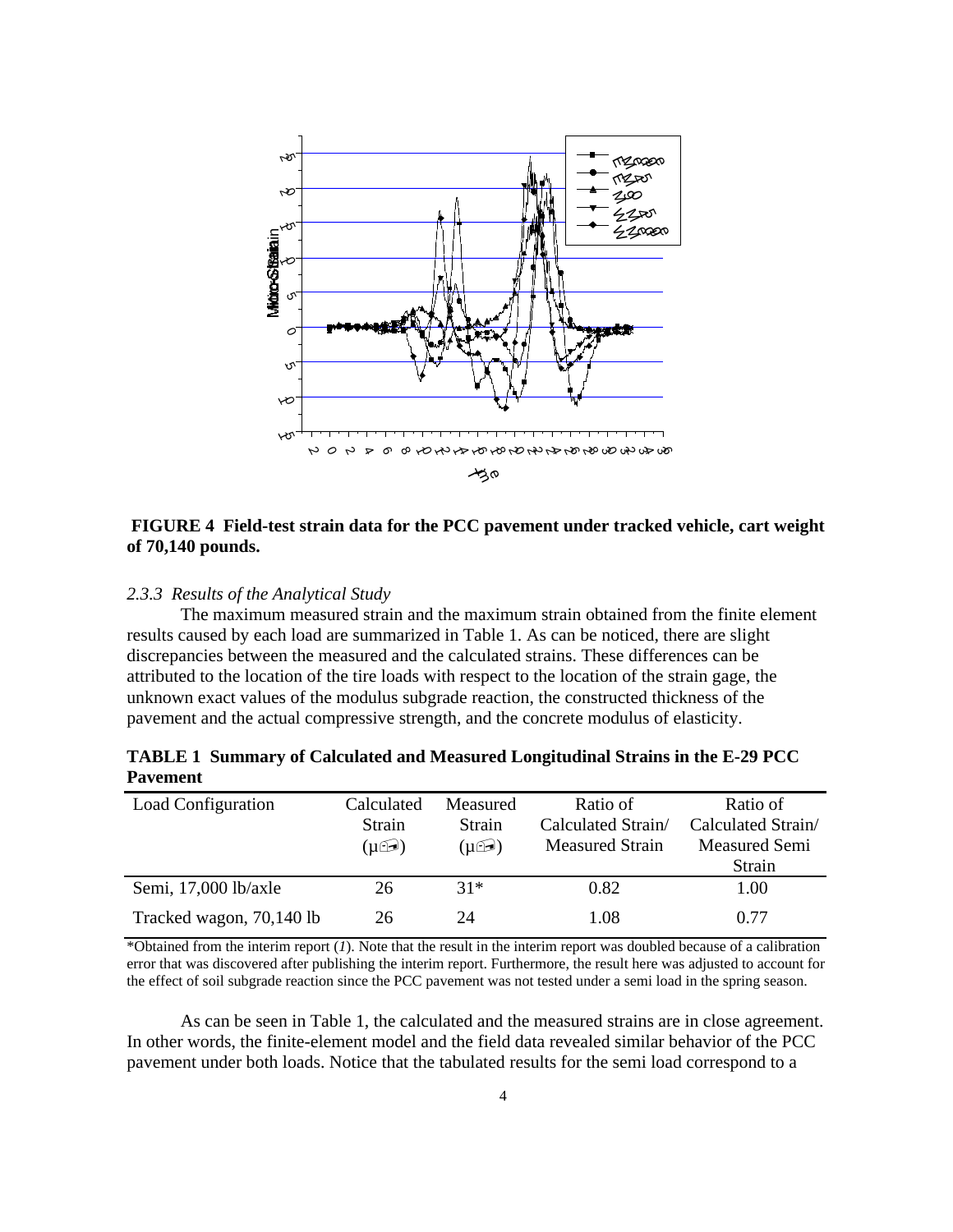<span id="page-11-0"></span>load of 17,000 pounds rather than the 20,000-pound reference semi. This was the axle load used in testing the pavement in phase I.

In summary, the limited test results summarized in Table 1 also demonstrated that tracked wagons are less harmful than any other loading system. This was expected since tracked vehicles transfer the applied load to the pavement over a larger contact area when compared to other loads.

#### **3 ANALYSIS OF ADDITIONAL PCC PAVEMENTS**

Three additional PCC pavements, with thicknesses of seven, eight, and nine inches, were analyzed under the spring seasonal conditions. The spring condition was selected because it is associated with the lowest soil subgrade reaction, 115 psi/inch. Each slab was subjected to the type of loading shown in Figures 2 and 3. The concrete modulus of elasticity (*Ec*) of 4,000,000 psi, which corresponds to a design concrete compressive strength (*f*\_*c*) of 5,000 psi, was used.

In pavement technology, the reference design vehicle configuration is an 18,000-pound single-axle vehicle. Conventionally, other axle configurations are reduced to an equivalent number of these reference loads in terms of equal damaging power or equivalent single-axle loads (ESALs). In comparing the relative damaging power of different axle configurations and weights, they must be expressed in terms of ESALs. One needs to realize that axle weight alone is no determinant of damaging power; the configuration of the load (contact area, tire pressure, suspension, wheel spacing, etc.) as well as average daily traffic (ADT) and temperature contribute decisively to damage. This approach, however, was not employed herein because of the uncertainty associated with the variables that enter into the equation used to determine the ESALs. Another alternative is to determine the load that can be applied to a given axle configuration that induces stress, strain, or deflection equal to that induced in the same pavement when subjected to a single-axle load. For simplicity, the latter approach was selected and used to determine the effects of husbandry loads on Iowa highway pavements. In this work, a single-axle dual-tire vehicle of 20,000 pounds was used as a basis for comparison with other loads.

#### **3.1 Analysis of the Additional PCC Pavement Using KENSLABS**

In this analysis, a 15-foot long by 22-foot wide PCC slab with three different thicknesses was modeled for the analysis of the PCC pavement by the KENSLAB program (*2*). Symmetry conditions were employed when possible. This existed only when analyzing a pavement under symmetrical loads such as these considered herein. The dimensions of the elements in the vicinity of the applied loads were determined following the procedure described in the interim report (*1*). Applied loads of the tracked wagon were increased to the maximum-allowed load of 96,000 pounds. The maximum stresses in the pavement reached a value less than that induced by the 20,000-pound single-axle dual-tire semi.

#### **3.2 Analysis of Additional PCC Pavement Using ANSYS**

The additional PCC pavements described above were also analyzed with the ANSYS (*3*) finite-element software. Each pavement was modeled by several plate elements supported on an elastic foundation. The finite-element model was loaded with loads similar to those used in the simplified analyses described above. The element size was limited to the dimensions listed in the previous work (*1*).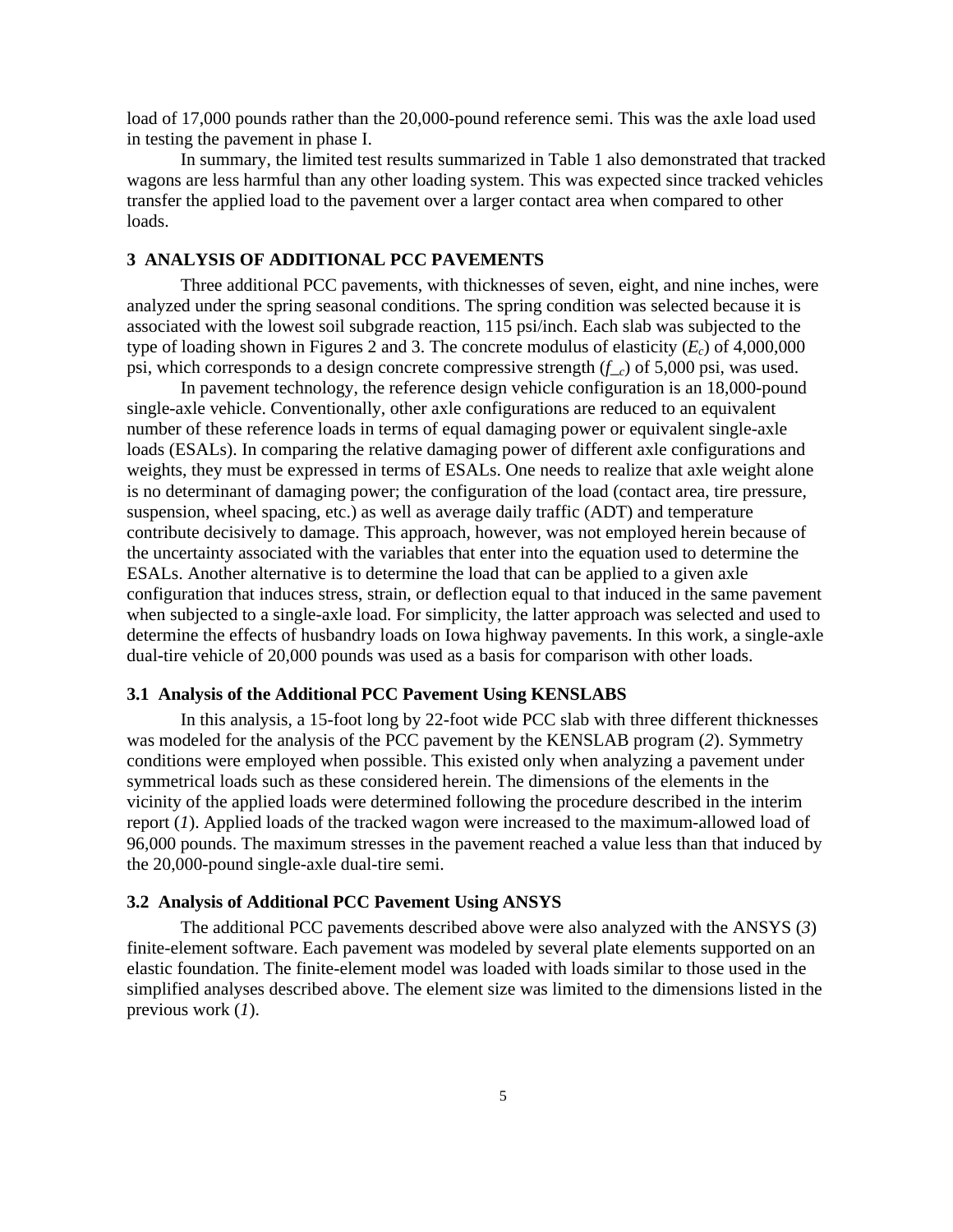#### **3.3 Summary of Spring Season Results**

The results obtained from analyzing the PCC pavements using KENSLABS and the ANSYS finite-element programs are listed in Tables 2 and 3.

**TABLE 2 Maximum Stresses in PCC Pavements with Different Thickness: KENSLABS Results Spring Season**

| Load Configuration                    |            | Stress (psi) |            |
|---------------------------------------|------------|--------------|------------|
| (Axle Load)                           | 7-in Thick | 8-in Thick   | 9-in Thick |
|                                       | Pavement   | Pavement     | Pavement   |
| Single-axle dual-tire semi, 20,000 lb | 435        | 358          | 300        |
| Tracked wagon, 96,000 lb              | 242        | 215          | 204        |

#### **TABLE 3 Maximum Stresses in PCC Pavements with Different Thickness: ANSYS Results Spring Season**

| Load Configuration                    |            | Stress (psi) |            |
|---------------------------------------|------------|--------------|------------|
| (Axle Load)                           | 7-in Thick | 8-in Thick   | 9-in Thick |
|                                       | Pavement   | Pavement     | Pavement   |
| Single-axle dual-tire semi, 20,000 lb | 441        | 363          | 304        |
| Tracked wagon, 96,000 lb              | 246        | 236          | 220        |

As can be noticed, the simplified analyses and the finite-element results are in good agreement. The slight differences between the simplified and the finite-element results could have been due to the element size used in the two analyses. The results listed in Tables 2 and 3 illustrate that a tracked wagon loaded by the maximum allowed load of 96,000 pounds induces a stress less than that induced by the single-axle dual-tire semi.

#### **3.4 Effect of Soil Subgrade Reaction: Fall Season Analysis Using ANSYS**

Seven-, eight-, and nine-inch thick concrete pavements were also analyzed considering fall conditions. This was accomplished using soil subgrade reactions of 175 psi/inch. The analysis was accomplished using the ANSYS (*3*) finite-element program, and the results are summarized in Table 4. The table illustrates that the stress in the concrete pavement decreases as the soil subgrade reaction increases. This was expected since the deflections and hence the strains decrease as the subgrade reaction increases.

**TABLE 4 Maximum Stresses in PCC Pavements with Different Thickness: ANSYS Results Fall Season**

| Load Configuration                    |            | Stress (psi) |            |
|---------------------------------------|------------|--------------|------------|
| (Axle Load)                           | 7-in Thick | 8-in Thick   | 9-in Thick |
|                                       | Pavement   | Pavement     | Pavement   |
| Single-axle dual-tire semi, 20,000 lb | 379        | 312          | 261        |
| Tracked wagon, 96,000 lb              | 164        | 158          | 154        |

#### **3.5 Summary of PCC Pavement Analysis**

The results documented above illustrate that tracked wagons induce lower stresses and strains when compared with the semi loading. Therefore, one may conclude that this type of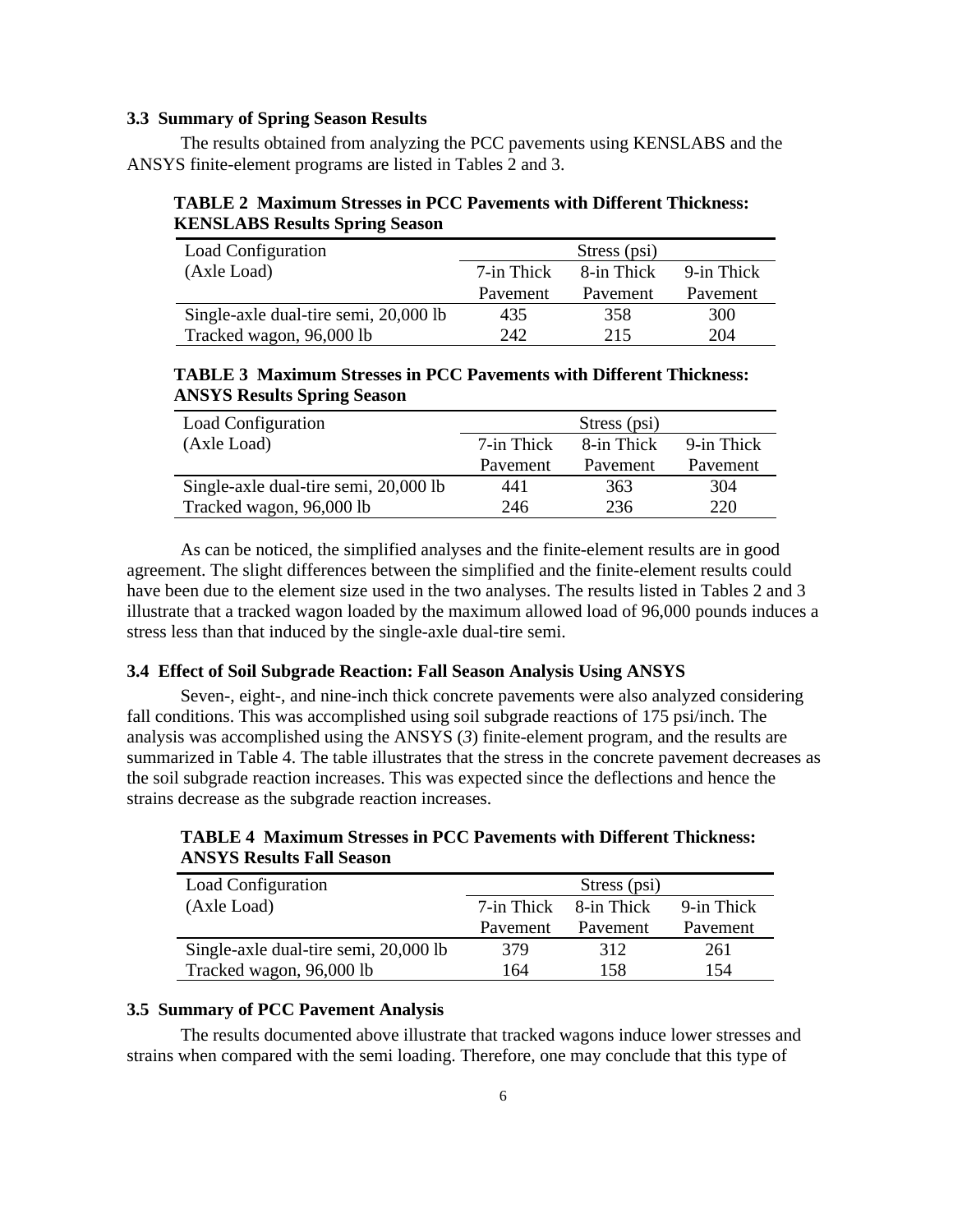<span id="page-13-0"></span>vehicle is more efficient that the other types of husbandry vehicles considered in the interim report (*1*). However, these results must be interpreted with caution since the analysis and testing employed only two newly constructed pavements.

#### **4 FIELD TESTING AND ANALYSIS OF SIOUX COUNTY ACC PAVEMENT**

#### **4.1 Loading**

The ACC pavement on county road K-52 in Sioux County, Iowa, was tested under a KINZE 1040 tracked grain wagon. The wagon was loaded with 65,920 pounds. The distances between the tires and the contact areas are illustrated in Figure 3.

#### **4.2 Testing Results**

The ACC pavement was tested under the load listed above while the vehicle was driven over the instrumented locations at crawl speed. Data were collected continuously by the data acquisition system when triggered by the passage of the leading axle over a trip tape placed before the instrumented locations. Figure 5 shows the strain-time relationship as the vehicle traveled over the instrumented pavement. The peak strain recorded for each load configuration is reported in Table 5.



**FIGURE 5 Field test strain data for the ACC pavement under tracked vehicle, cart weight of 65,920 pounds.**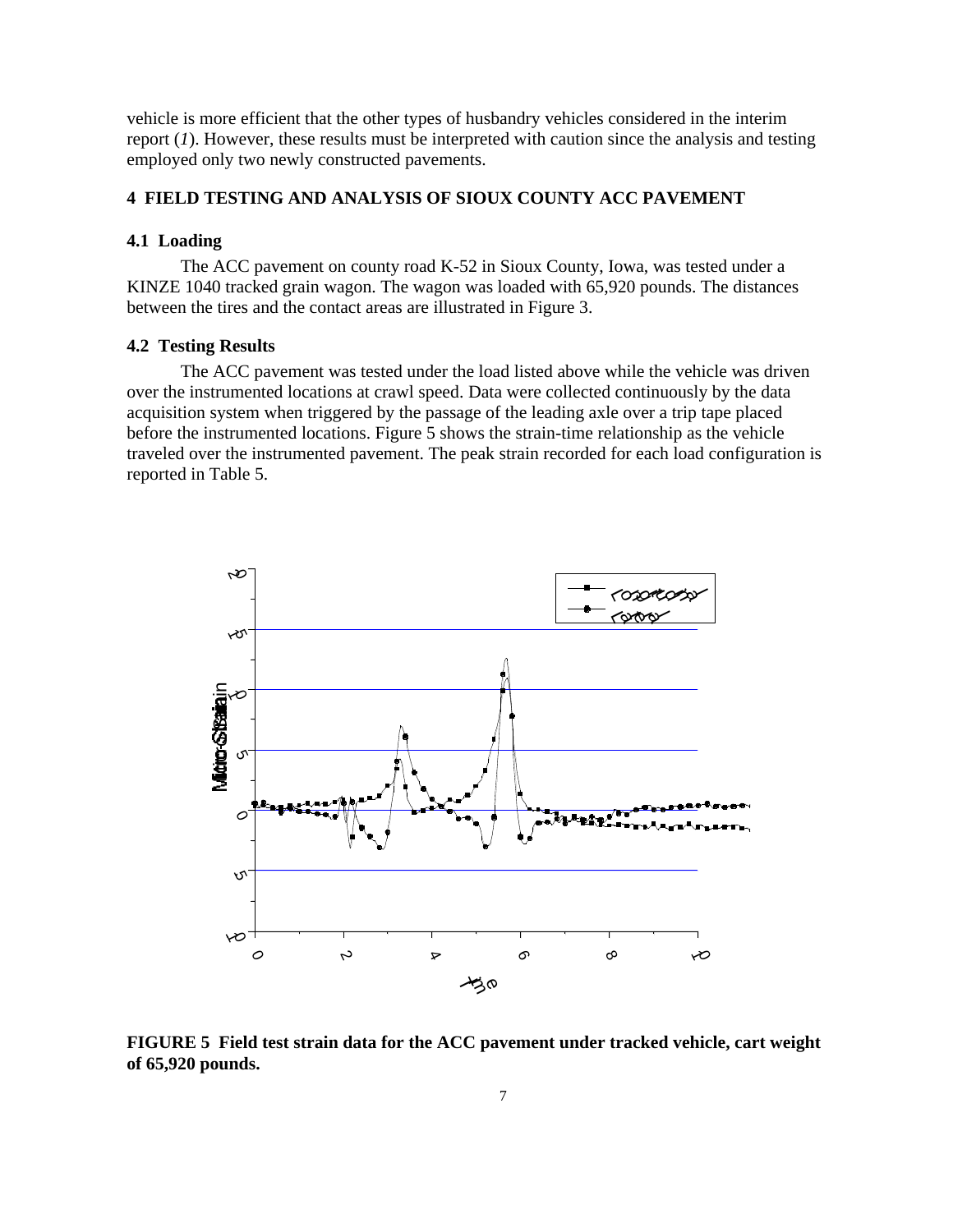| Vehicle                       | Peak Strain<br>(µ |
|-------------------------------|-------------------|
| KINZE 1040 tracked grain cart | 12.3              |
| Single-axle dual-tire semi    | $13.6*$           |

#### **TABLE 5 Measured Strains in the ACC Pavement under the Different Loading Configuration**

 $*$  Strain value is twice of that documented in interim report  $(I)$ . This is due a calibration error that was discovered after publishing the interim report.

#### **4.3 Analytical Study**

#### *4.3.1 Software Selection*

For reasons similar to those for the PCC pavement analysis, the software package KENLAYER developed by Huang (*2*) was used. This software is based on Burmister's multilayer elastic analysis. It assumes a circular loading contact with a uniform distribution of pressure within the contact area. All layers are assumed to have fully frictional interfaces and all materials are assumed to be linear elastic.

#### *4.3.2 Material and Seasonal Effects*

The generic pavement analyzed was taken to be a three-layer system comprising an asphalt layer overlying a thin, granular base on top of the subgrade. The asphalt layer was analyzed as an eight-inch thickness, the granular layer at a nominal six-inch thickness, and the subgrade was assumed to be semi-infinite. It may be arguable whether granular bases are in common or universal use; however, the top six inches of subgrade are frequently significantly different than the remainder of the subgrade soil, so that the assumption of this layer is in no way unrealistic.

Previous work undertaken by the authors of this work, analyzing the full 12-month year, examined the effects at the four seasons (summer, fall, winter, and spring). The elastic modulus assigned to each structural layer for the four seasons is given in Table 6. These analyses confirmed that the spring condition is the most critical. However, since not all implements of husbandry are used in the spring of the year, it was decided to study the response of the ACC pavement in the fall conditions also. Fall was selected over the summer and winter seasons because it represents the season when implements of harvest are used.

| Material      | Summer<br>(psi) | Fall<br>(psi) | Winter<br>(psi) | Spring<br>(psi) |
|---------------|-----------------|---------------|-----------------|-----------------|
| Asphalt       | 350,000         | 500,000       | 2,000,000       | 500,000         |
| Granular base | 50,000          | 50,000        | 50,000          | 50,000          |
| Subgrade      | 25,000          | 17,500        | 50,000          | 10,000          |

#### **TABLE 6 Material Modulus for Different Seasons**

#### *4.3.3 Field Trial Validation*

In order to validate the computation analysis, the same procedure that would be used for the overall analysis was used to estimate the strains at the five-inch depth under the various vehicle types. The calculated strains would then be compared to the measured strains to provide some degree of validation. In this case, the temperature of the asphalt was known from field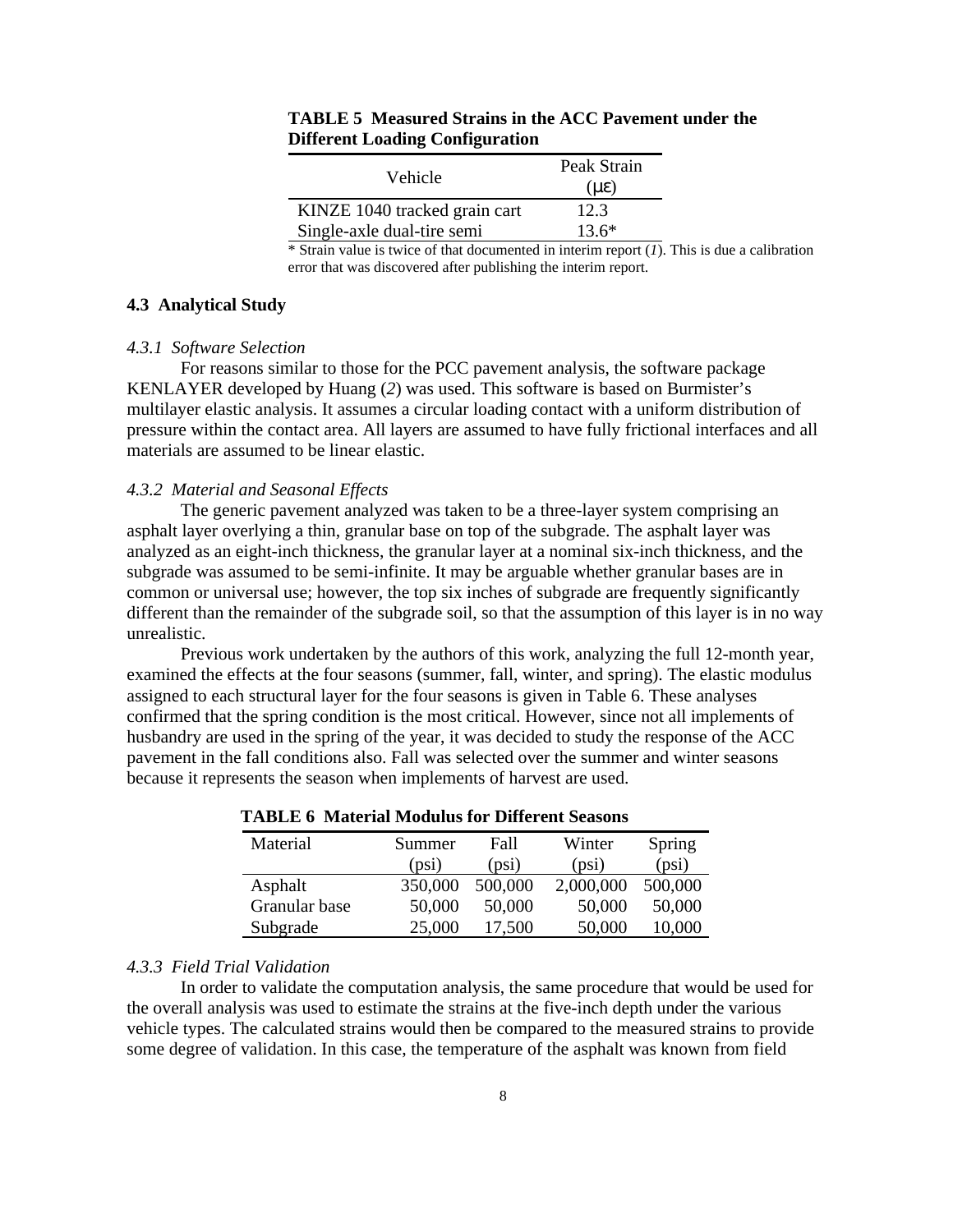<span id="page-15-0"></span>measurements (40°F) and its modulus could be reasonably estimated. The summer value of the subgrade modulus was used because of the fact that there had been little or no precipitation during the previous two months, resulting in an unusually dry condition. The ground had certainly not yet become frozen.

Usually, the spring of the year is considered to be the weakest in terms of subgrade support strength; however, the conditions experienced during the spring of 2000 around the testing time were abnormally mild and dry. As a consequence, the subgrade conditions were significantly stronger than normal. A subgrade modulus of 25,000 psi was used in the analytical comparison instead of 10,000 psi. The two load configurations were entered into the KENLAYER program, and the horizontal strains were computed at the five-inch depth, corresponding to the location of the instrumentation. The results are reported in Table 7.

| Vehicle                       | Calculated | Measured | Ratio of               | Ratio of             |
|-------------------------------|------------|----------|------------------------|----------------------|
|                               | Strain     | Strain   | Calculated Strain/     | Calculated Strain/   |
|                               | (μ         | (U       | <b>Measured Strain</b> | <b>Measured Semi</b> |
|                               |            |          |                        | Strain               |
| Single-axle dual-tire semi    | 13.6       | 13.6     | 1.00                   | 1.00                 |
| KINZE 1040 tracked grain cart | $13.3^*$   | 12.3     | 1.09                   | 0.98                 |

**TABLE 7 Comparison of Calculated versus Measured Strains (Spring 2000)**

\*The analytic software used (KENLAYER) performs the analysis using circular contact areas. The footprint of the tracked grain cart is decisively rectangular and cannot easily be modeled using this software. However, by superimposing a number of smaller circular areas within the overall rectangular area, it is possible to provide an estimate of the resulting strains in the pavement.

As can be seen from Table 7, the measured and the calculated strains are in close agreement. These results demonstrate that notwithstanding various sources of uncertainty the analytical method and assumptions are appropriate.

#### **5 ANALYTICAL STUDY OF ACC PAVEMENT**

The strains measured and modeled above pertained to a depth of five-inches in an eightinch thickness of ACC pavement. Critical strains, however, occur at the interface between the ACC layer and the underlying unbound materials. Consequently, the pavements were reanalyzed in order to determine the critical horizontal strains at this interface under the reference load—a regulation semi-trailer with a tire pressure of 100 psi and an equivalent single-axle load of 20,000 pounds. The results are reported in Table 8 for both fall and spring conditions.

For the reasons previously stated, the effects of the tracked grain wagon can only be estimated approximately. The surface contact strains under the tracked wagon can be estimated with some confidence as 7.6  $\mu$ . The measured strain at the five-inch depth was –15.0  $\mu$ . Appealing to linear elasticity, the corresponding strain at the eight-inch depth can be estimated as –28.7  $\mu$ . (Negative strains indicate tensile conditions). This strain corresponds to a vehicle load of 65,920 pounds. Again appealing to the elastic linearity of the pavement system, it can be shown that a fall loading of 93,800 pounds and a spring loading of 81,700 pounds would bring the strains at the eight-inch interface to values expected under the reference single-axle semi vehicle. Performing the analysis with circular areas contained within the rectangular footprint, we obtained similar values within 10 percent (16 circular areas).